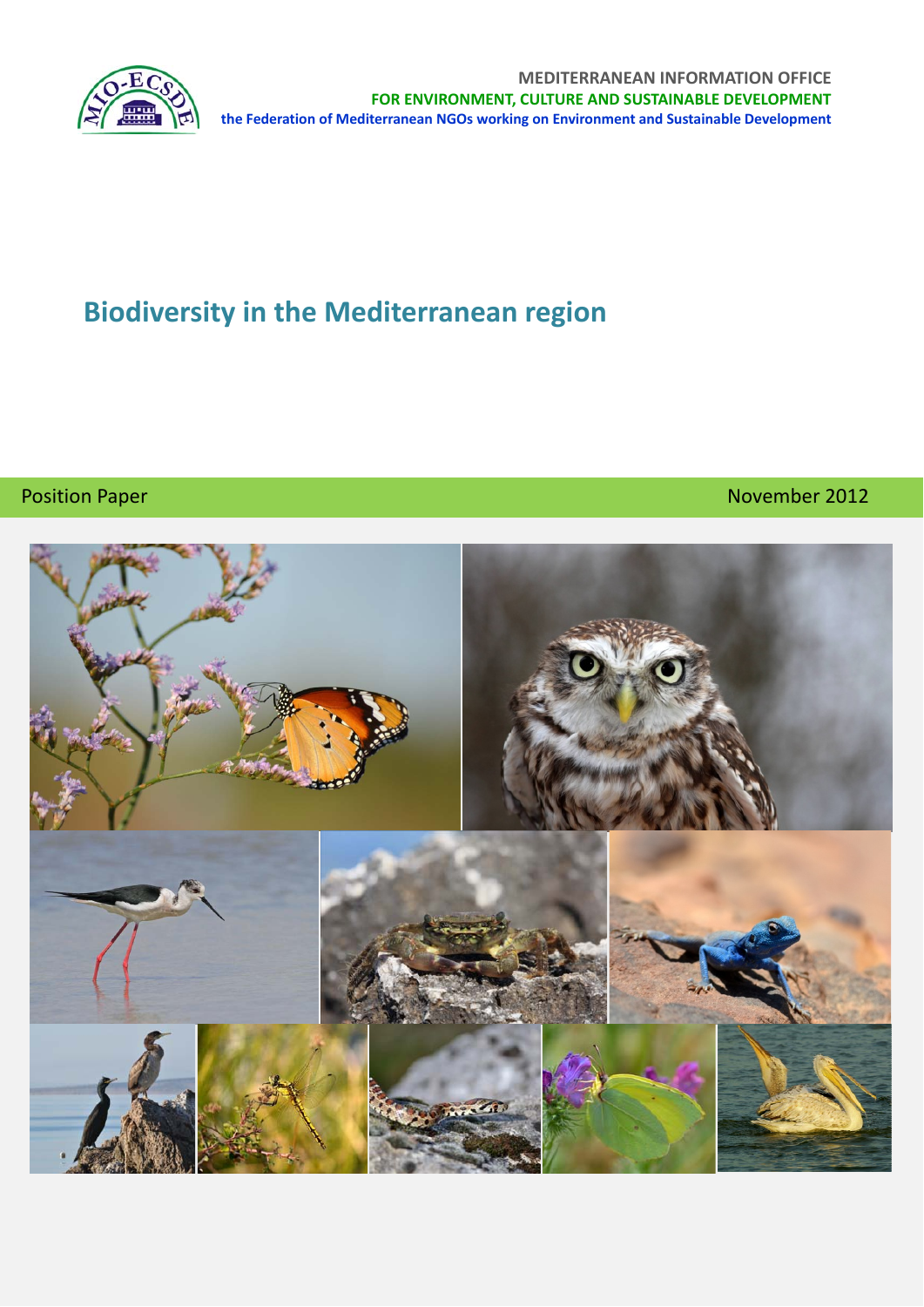**The Mediterranean Information Office for Environment, Culture and Sustainable Development (MIO‐ECSDE)** is a non‐profit Federation of 126 Mediterranean NGOs for Environment and Development. MIO‐ECSDE acts as a technical and political platform for the presentation of views and intervention of NGOs in the Mediterranean scene and plays an active role for the protection of the environment and the promotion of the sustainable development of the Mediterranean region and its countries.

#### Website: www.mio‐ecsde.org



#### © MIO‐ECSDE 2012

Kyrristou 12, 10556 Athens, Greece Tel: +30210‐3247490, ‐3247267, Fax: +30210 3317127 e‐mail: info@mio‐ecsde.org

This position has been produced within the framework of the DG Environment programme for operating grants to European environmental NGOs.

The publication reflects the authors' views and does not commit the donors.

#### Written by:

*Thomais Vlachogianni, Milan Vogrin, Michael Scoullos*

Editor‐in‐Chief: *Michael Scoullos* Text editing: *Anastasia Roniotes*

Contributions by MIO‐ECSDE members: *Antonia Theodosiou (Federation of Environmental & Ecological Organisations of Cyprus), Krista Falzon (Nature Trust Malta), Liza Boura (MEDASSET), Romina Bicocchi (Festambiente/Legabiente), Natalia Roumelioti (MEDSOS).*

*Cover photos: Thomais Vlachogianni, Milan Vogrin*

*Danaus chrysippus, Athene noctua, Himantopus himantopus, Carcinus mediterraneus, Pseudotrapelus sinaitus, Phalacrocorax aristotelis, Orthetrum cancellatum, Zamenis situla, Gonepteryx Cleopatra, Dalmatian pelican Pelecanus crispus.*

This paper is available on line at www.mio-ecsde.org

#### **CONTENTS**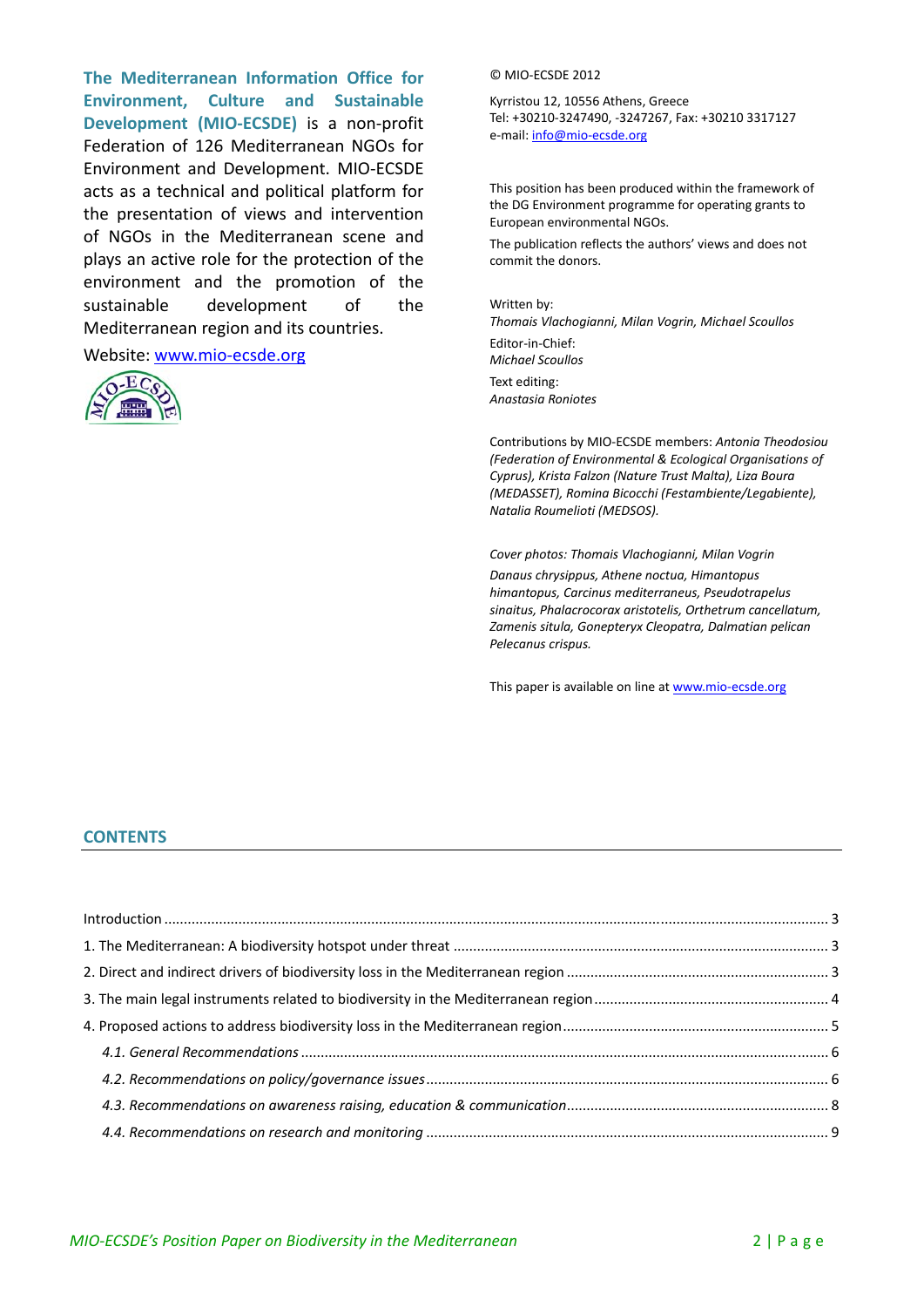#### **Introduction**

Biodiversity is a crucial natural asset and component of terrestrial and marine ecosystems directly or indirectly providing or contributing to the maintenance of important ecosystem services making it inextricably linked with human well-being.

The Mediterranean region is considered to be one of the world's hotspots where exceptional concentrations of biodiversity occur. However, the region's unique wealth is critically endangered, as biodiversity rapidly decreases due to human‐induced pressures which result in the fragmentation, degradation and loss of habitat and extinction of species. As biodiversity loss continues, our understanding of its significance is ever-increasing, strengthening the realisation that urgent actions must be undertaken at all levels to tackle this critical issue in the Mediterranean Region.

The present Position Paper intends to present MIO‐ECSDE's collective views on Biodiversity and to propose a set of actions that should urgently be taken, in order to respond to biodiversity threats and challenges in the Mediterranean region, including threats from climate change. It also aims to assist MIO‐ECSDE members in their advocacy and policy formulation efforts at regional, national and local level regarding biodiversity issues.

This paper has been drafted on the occasion of the UN Decade of Biodiversity and the regrettably poor results in achieving the objectives previously set to preserve biodiversity at International, European and Mediterranean level. The aim of this paper is to step up action to tackle the global biodiversity crisis, and promote the new Strategic Plan for Biodiversity for the period 2011‐2020 *"Living in harmony with Nature",* and the new EU Biodiversity Strategy to 2020 "*Our life insurance, our natural capital*". It also aims to accelerate efforts to fulfil the scope and targets of the Mediterranean Strategy for Sustainable Development (MSSD) and the Protocol Concerning Specially Protected Areas and Biological Diversity in the Mediterranean (SPA/BD Protocol) of the Barcelona Convention.

#### **1. The Mediterranean: A biodiversity hotspot under threat**

The Mediterranean basin is recognised as a biodiversity hotspot. The diversity of its flora is outstanding with 15000 to 25000 species, 60% of which are unique to the region. About one‐third of the Mediterranean fauna is endemic (IUCN, 2008).

Although in many cases information is incomplete regarding biodiversity and related trends (in particular regarding marine biodiversity) in the Mediterranean region, there is enough data demonstrating the fact that biodiversity in the region is under severe risk.

According to the IUCN Red List of Threatened Species (2008) 19% of fauna species (amphibians, birds, cartilaginous fishes, endemic freshwater fishes, crabs and crayfish, mammals, dragonflies and reptiles) are threatened with extinction (5% Critically Endangered, 7% Endangered and 7% Vulnerable). In addition, at least 16 irreplaceable species are already extinct, including some endemics such as the *Hula Painted Frog Discoglossus nigriventer*, the Canary Islands Oystercatcher *Haematopus meadewaldoi* and the Sardinian *Pika Prolagus sardus*.

#### **2. Direct and indirect drivers of biodiversity loss in the Mediterranean region**

According to the findings of the Millennium Ecosystem Assessment (2005), "changes in biodiversity due to human activities were more rapid in the past 50 years than at any time in human history, and the drivers of change that cause biodiversity loss and lead to changes in ecosystem services are either steady, show no evidence of declining over time, or are increasing in intensity". The Living Planet Report (WWF, 2010) and its findings, clearly demonstrate that the unprecedented drive for wealth and well-being of the past 40 years is putting unsustainable pressures on our planet. Specifically, one of the longest-running measures of the trends in the state of global biodiversity, the Living Planet Index (LPI)‐which provides information on trends in the abundance of the world's vertebrates ‐ shows a global decline of almost 30% between 1970 and 2007. The Ecological Footprint – which tracks the area of biologically productive land and water required to provide the renewable resources people use, and includes the space needed for infrastructure and vegetation to absorb waste carbon dioxide ( $CO<sub>2</sub>$ ) - shows also a consistent trend: one of continuous growth. Today, humanity's demand for biocapacity — the area actually available to produce renewable resources and absorb  $CO<sub>2</sub>$  —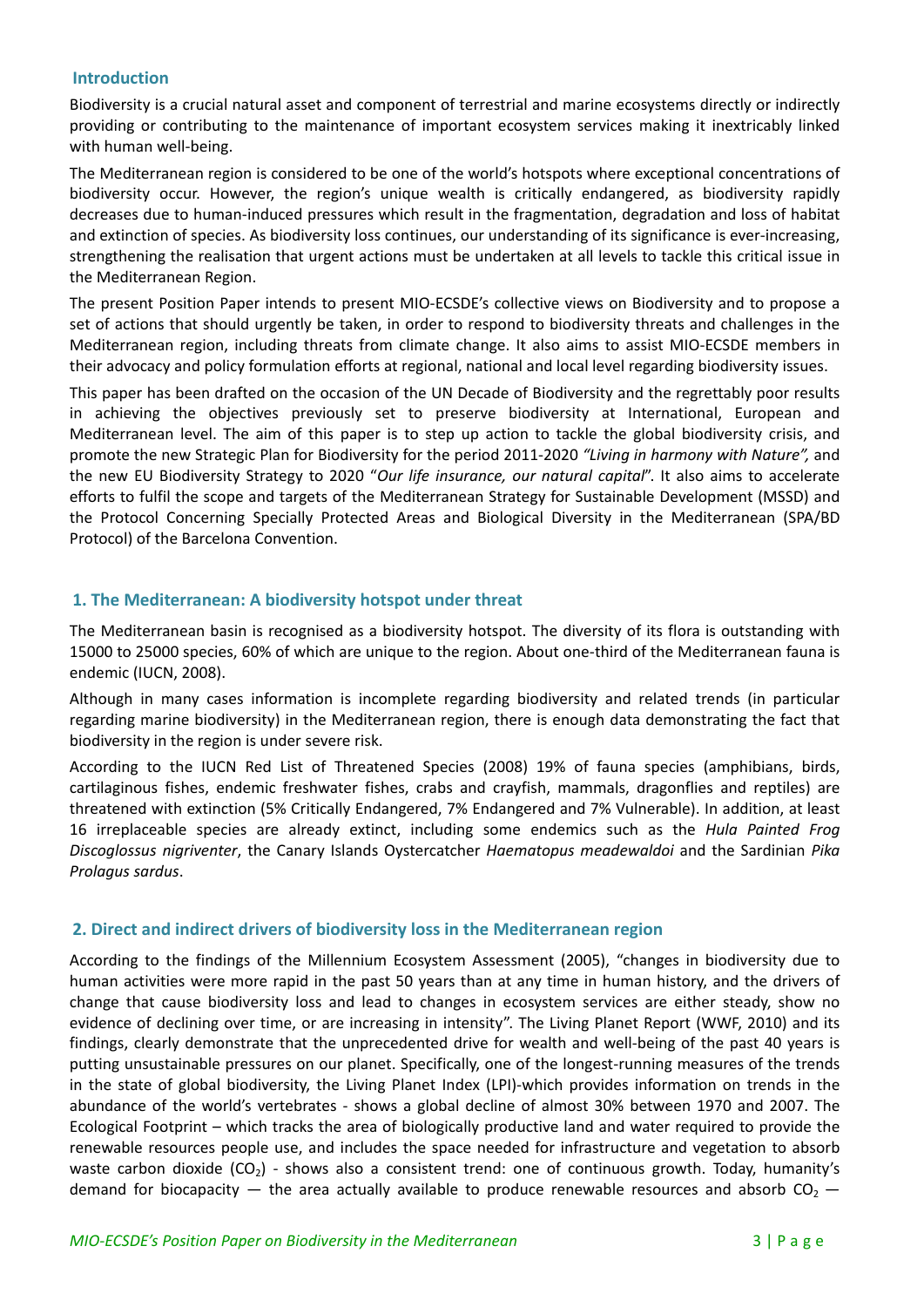outstrips global supply by 50 percent. Overall, humanity's Ecological Footprint shows a doubling of our demands on the natural world since the 1960s. According to the recent Mediterranean Ecological Footprint Trends report (Global Footprint Network, 2012) the region now uses approximately two and a half times more natural resources and ecological services than what its ecosystems can provide.

Human actions are fundamentally and to a significant extent irreversibly responsible for the changes caused to the diversity of life on Earth. The most important indirect drivers of biodiversity loss and ecosystem service changes in the Mediterranean region include overpopulation, urbanization, littoralisation and unsustainable modes of consumption, trade, tourism, etc., while the direct ones include marine, freshwater and terrestrial habitat fragmentation and destruction caused by overexploitation of natural resources, rapid and large scale land use changes, physical modification of water and its withdrawal from rivers, damage to sea floors due to dredging, drilling and trawling, various types of pollution including biological/microbial pollution, introduction of non indigenous species, and unsustainable use/removal of wild living resources (hunting, fishing, etc.).

Of particular significance for Mediterranean biodiversity are climate change impacts since the region is predicted to become one of the most severely affected regions. Climate change models indicate that the Mediterranean region will experience decreasing rainfall, increasing land and sea temperatures, as well as progressive desertification and coastal erosion which will have an impact on both the distribution and survival of species (Bates, et al 2008). The poleward shift of flora and fauna induced by temperature rise will pose particularly dramatic problems for the Mediterranean's many islands, whilst also threatening the future prospects for the continued cultivation of many traditional staple crops and trees. Their eventual and progressive adaptation and/or replacement by other strains or cultivars are key coping strategies which are only beginning to be addressed in some countries. In addition, climate change impacts on oceans such as increasing water temperature, acidification, and altering of nutrient availability exert additional pressures to marine species, some of which are already overexploited and are crucial for the livelihood of coastal communities in the Mediterranean.

#### **3. The main legal instruments related to biodiversity in the Mediterranean region**

Mediterranean countries have recognized the imperative need for biodiversity preservation and ecosystems balance, in order to avoid the severe consequences of biodiversity loss. This is clearly reflected in the fact that most countries within the Mediterranean region are contracting parties to major international/regional conventions, agreements and legislative frameworks that deal with or are closely related to biodiversity issues.

These legal instruments are presented in the table below.

#### *Table 1. Main legal instruments aiming for the conservation of biodiversity in the Mediterranean region*

| <b>International Level</b> | - the UN Convention on Biological Diversity (CBD) and the CBD Cartagena Protocol on<br>Biosafety;<br>the Ramsar Convention on Wetlands of International Importance;<br>the Convention on International Trade in Endangered Species of Wild Fauna and Flora;<br>the Bonn Convention on the Conservation of Migratory Species of Wild Animals, including<br>several Agreements (binding instruments) and Memoranda of Understanding (not binding) to<br>conserve particular species relevant to the Mediterranean Region e.g. a special agreement<br>under the Bonn Convention was made in 1996 for the Conservation of Small Cetaceans of the<br>Black Sea, Mediterranean Sea and Contiguous Atlantic area (ACCOBAMS). |
|----------------------------|-----------------------------------------------------------------------------------------------------------------------------------------------------------------------------------------------------------------------------------------------------------------------------------------------------------------------------------------------------------------------------------------------------------------------------------------------------------------------------------------------------------------------------------------------------------------------------------------------------------------------------------------------------------------------------------------------------------------------|
| Mediterranean Level -      | the Barcelona Convention for the Protection of The Mediterranean Sea Against Pollution<br>(1976) and its relevant protocols such as the Protocol Concerning Specially Protected Areas<br>and Biological Diversity (SPA/BD) in the Mediterranean (adopted in 1995);<br>the Protocol on Integrated Coastal Zone Management (entered into force in 2011).                                                                                                                                                                                                                                                                                                                                                                |
| <b>European Level</b>      | the Birds Directive 79/409/EEC and the Habitats Directive 92/43/EEC establishing respectively<br>Special Protection Areas (SPAs) for birds and Special Areas of Conservation (SACs). The Natura<br>2000 network, an EU wide network of nature protection areas includes both SPAs and SACs;<br>the Bern Convention on the Conservation of European Wildlife and Natural Habitats;<br>the Marine Strategy Framework Directive 2008/56/EC;<br>the Water Framework Directive 2000/60/EC;<br>the European Landscape Convention;<br>- The Pan-European Biological and Landscape Diversity Strategy.                                                                                                                        |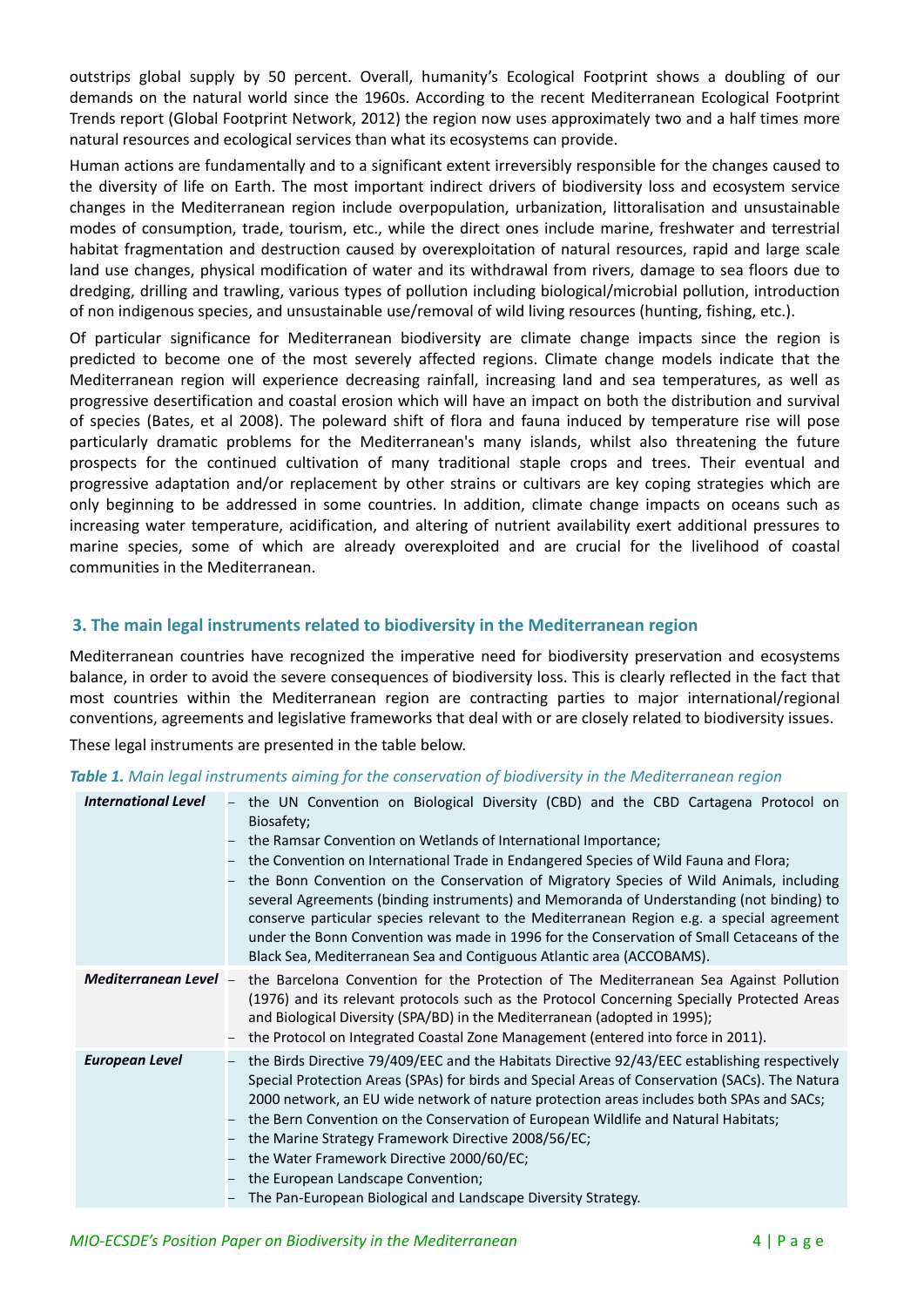#### **4. Proposed actions to address biodiversity loss in the Mediterranean region**

In order to achieve greater progress towards biodiversity conservation and avert the accelerating, catastrophic loss of the variety of life forms in the Mediterranean region, there is an urgent need for a set of actions and responses closely linked with ambitious short and long-term post-2010 targets, aiming to tackle sufficiently and effectively the indirect and direct drivers of biodiversity loss in the Mediterranean region.

The initial step should be the setting of ambitious but realistic and measurable short, medium and long‐term targets. These targets should be based on current scientific evidence, taking into account related existing and emerging challenges and opportunities, while actively engaging all stakeholders.

The post-2010 overarching goal towards the protection of biodiversity in the Mediterranean should be coherent with commitments made by the Contracting Parties to the UN Convention on Biological Diversity at their  $10^{th}$  session (Nagoya, Japan 18-29 October 2010), while going beyond halting the loss of regional biodiversity by also including actions towards restoring its integrity and variety ‐ thus ensuring the continued provision of goods and services related to it ‐ and the considerable expansion of protected areas in the region.

The new Strategic Plan for Biodiversity, re‐affirmed in the RIO+20 Summit, for the period 2011‐2020 *"Living in harmony with Nature", including the Aichi Biodiversity Targets,* may serve as a good basis for facilitating the mainstreaming of biodiversity into broader national and global agendas and by promoting actions at multiple entry points towards achieving the overall vision of the plan according to which *"By 2050, biodiversity is valued, conserved, restored and wisely used, maintaining ecosystem services, sustaining a healthy planet and delivering benefits essential for all people."* In addition, the new EU Biodiversity Strategy to 2020 "*Our life insurance, our natural capital*" has the potential to serve not only as a new concrete foundation for EU biodiversity policy but as a trigger to step up the EU's contribution and action to tackle the global biodiversity crisis, including the entire Mediterranean.

#### **Strategic Plan for Biodiversity for the period 2011‐2020**

The new Strategic Plan for Biodiversity for the period 2011‐ 2020 *"Living in harmony with Nature"* includes the following goals:

- Strategic Goal A: Address the underlying causes of biodiversity loss by mainstreaming biodiversity across government and society.
- Strategic Goal B: Reduce the direct pressures on biodiversity and promote sustainable use.
- Strategic Goal C: To improve the status of biodiversity by safeguarding ecosystems, species and genetic diversity.
- Strategic Goal D: Enhance the benefits to all from biodiversity and ecosystem services.
- Strategic Goal E: Enhance implementation through participatory planning, knowledge management and capacity building.

#### **EU Biodiversity Strategy to 2020**

The six mutually supportive and inter dependent targets around which the EU Biodiversity Strategy is built, in order to address the main drivers of biodiversity loss, focus on:

- 1. The full implementation of the EU nature legislation;
- 2. Better protection and restoration of ecosystems and the services they provide, and greater use of green infrastructure;
- 3. More sustainable agriculture and forestry;
- 4. Better management of EU fish stocks and more sustainable fisheries;
- 5. Tighter controls on Invasive Alien Species;
- 6. A greater EU contribution to averting global biodiversity loss.

Herewith are listed MIO‐ECSDE's general recommendations as well as those specific to the different fields of action: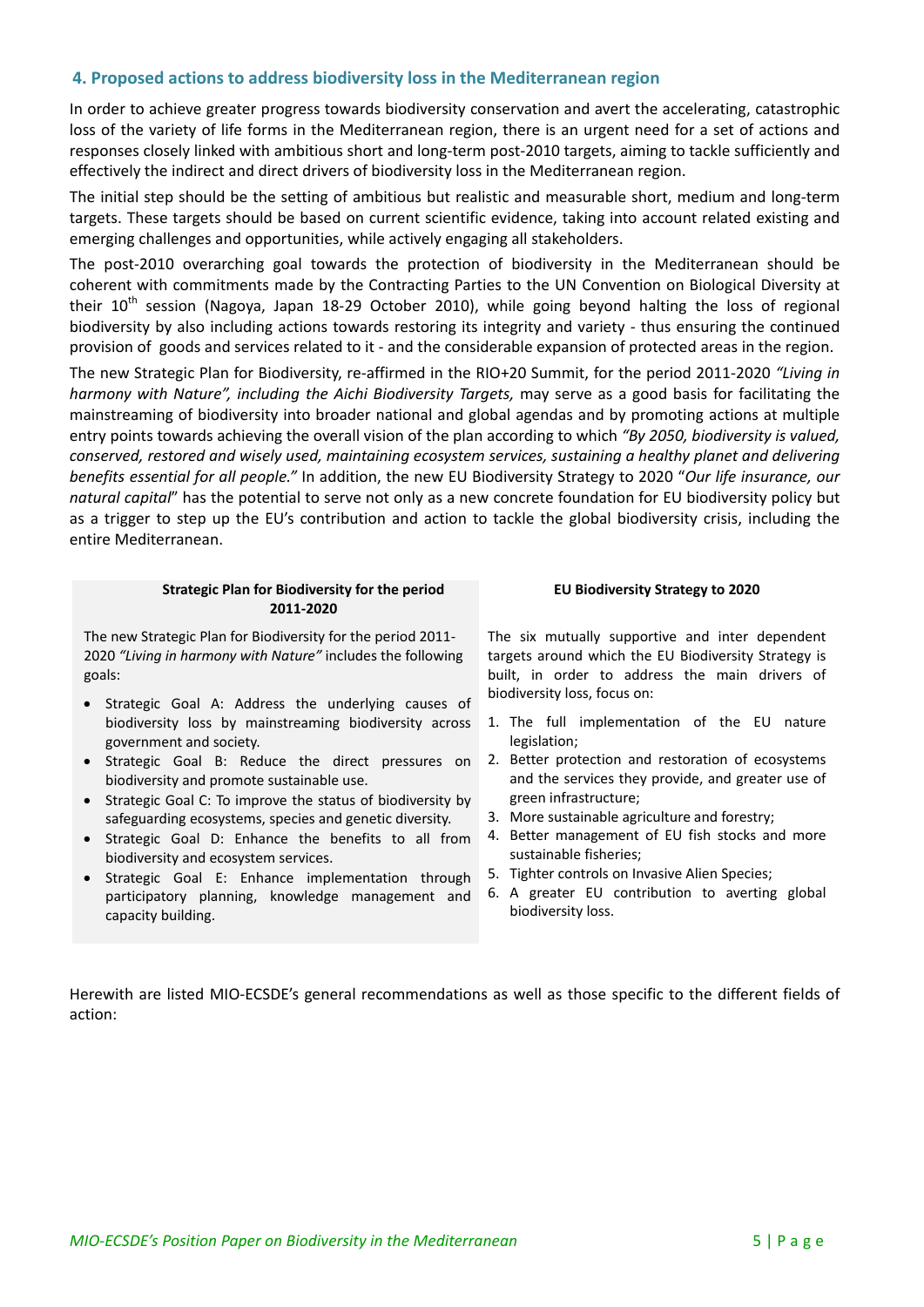### *4.1. General Recommendations*

Increased efforts should be made towards the protection of terrestrial, freshwater and marine habitats and species by: tackling the major sources of pollution (solid waste, waste water, industrial emissions) including contamination and all forms of biological destruction by preventing the introduction of non‐indigenous species; eliminating unsustainable fishing practices; stopping overharvesting of species; avoiding unsustainable agriculture, aquaculture and forestry practices, avoiding soil degradation activities, etc.

The current scope and effectiveness of existing legal instruments under the Barcelona Convention should be critically reviewed in this light and if necessary amended by the Contracting Parties to ensure effective protection.

In this respect, biodiversity protection concerns should be mainstreamed into all relevant national level sector policies and development plans.

In view of the looming threat of climate change, mitigation and adaptation responses should urgently be implemented. Healthy ecosystems can contribute in many ways to climate change mitigation, e.g. providing protection against natural hazards aggravated by climate change, limiting atmospheric greenhouse gas concentrations through terrestrial carbon storage, etc. In this context, Mediterranean peatlands and forests (above all those comprising mixed indigenous species, whose carbon storage potential much exceeds monostand plantations) should be recognized as important carbon sinks and increased efforts should be undertaken towards their protection and restoration.

The major potential contribution of soil carbon storage should be thoroughly reviewed and translated into a modification of current agricultural and land management practices. Full use should be made of research and project activities developed within existing institutions, international organizations and programmes. Wetlands and forests are also among the most useful systems for appropriate adaptation to climate change, reducing runoff, erosion and floods that will result from the expected increased frequency of extreme events (such as heavy rainfall, melting of mountain snow caps, etc.).

The prevention of fires and the promotion of sustainable grazing management are essential to achieve the effective conservation of forests, as well as prevent the exacerbation of soil degradation and erosion in the region.

In addition, there is also an apparent need to identify priority sites for biodiversity protection in the Mediterranean region and increase the number of protected habitats and the quality of protection in underrepresented Mediterranean areas and habitats of special ecological importance.

Reflecting the highlighted importance of biodiversity and the growing political commitment to halt its decline, increased governmental and EU funding needs to be earmarked for the establishment of a considerable number of new protected areas (core protected areas, buffers, corridors) in the region, while further biodiversity-related research, conservation, and uninterrupted management of established protected areas is needed, including systematic education and awareness raising activities. In addition, taking into consideration that protected areas management and monitoring are suffering the most from under‐financing, funds should be made available to increase staff capacities; to carry out larger restoration projects (including land purchases) and green infrastructure projects, as well as to implement landscape scale measures to improve environmental quality in general in and around protected areas.

#### *4.2. Recommendations on policy/governance issues*

There is a growing recognition that effective policies and concrete measures for biodiversity conservation need to be urgently undertaken with focus on the reduction of socio-economic pressures on biodiversity, either directly or indirectly, through modification of their underlying driving forces.

**4.2.1. Synergies among existing policies, strategies and other instruments relevant to the Mediterranean region/countries need to be developed/forged, as well as management and implementation tools, while ensuring, to the extent possible, the necessary coherence and greater alignment with the identified biodiversity related priorities.**

In this sense, for example:

− the establishment of a network of marine conservation areas under EU's Natura 2000 Network aiming to halt the loss of biodiversity in the EU but also to enhance marine conservation and sustainable use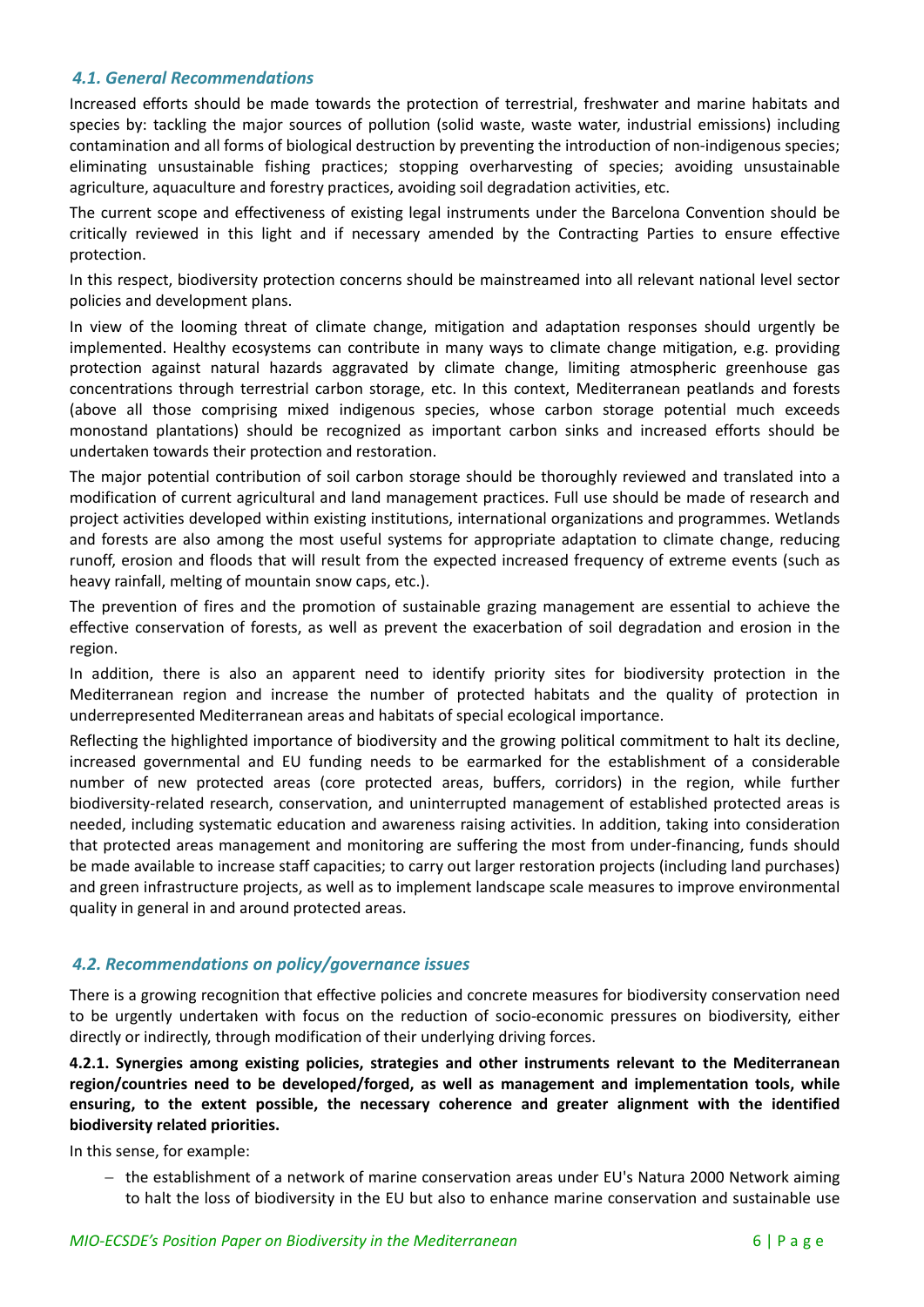objectives should be further strengthened by the timely implementation of the EU Marine Strategy Framework Directive, calling for close cooperation among all countries sharing a marine region to achieve a Good Environmental Status (GES) by 2020.

- − the implementation of the MedPartnership's activities through the Mediterranean Marine Protected Area network (MedMPAnet) aiming to enhance the effective conservation of regionally important coastal and marine biodiversity features in areas under countries' national jurisdiction through the creation of an ecologically coherent MPA network in the Mediterranean region (as required by the SPA/BD Protocol), should be actively supported. In addition, the joint efforts of the EC and UNEP/MAP to create Specially Protected Areas of Mediterranean Importance (SPAMIs) in the open seas, including the deep seas should be supported.
- − the EU "Guidelines for the establishment of the Natura 2000 Network in the marine environment" (2007) covering both the inshore and offshore marine environments should be considered in connection with on‐going regional strategies set through the Barcelona Convention's SPA/BD Protocol and its Protocol on Integrated Coastal Zone Management (ICZM), which entered into force in 2011.
- − elements of the Natura 2000 Network should also be used as a source of inspiration for the systematic protection of terrestrial habitats and species in the South Mediterranean countries, eventually through an expansion of the SPA/BD Protocol to cover terrestrial biodiversity.
- − the development and restoration of ecological corridors which provide connectivity among protected areas, as well as the establishment of transboundary protected areas/biosphere reserves should be actively promoted in the Mediterranean region.

# **4.2.2. Biodiversity protection concerns and measures should be reflected in all relevant sectoral policies and development plans to ensure mainstreaming and cross‐sectoral integration.**

Although some progress can be identified in this direction, for example at the EU level through the integration of biodiversity concerns into community policies and instruments such as the Common Agricultural Policy (CAP), the Water Framework Directive (WFD), the Common Fisheries Policy (CFP), the Marine Strategy Framework Directive (MSFD), and at the wider Euro ‐ Mediterranean level (UfM) through the implementation of de‐pollution initiatives such as the "Horizon 2020" initiative and the preparation of a Strategy on Water in the Mediterranean, increased political will is needed to enhance synergies, translate agreements into practice and ensure policy implementation at national level.

# **4.2.3. New instruments/strategies should be put in place to reinforce biodiversity conservation, where relevant.**

Although there are many legal tools and instruments already in place aiming at the conservation of biodiversity in different policy areas there are still "gaps" in the regulatory framework that need to be addressed.

For example, at EU level, it seems very important to immediately advance (under the current EU Cypriot Presidency) the discussion on the adoption of a Soil Framework Directive and achieve a compromise with the countries opposing its adoption. In order to achieve EU biodiversity targets it is vital to set out common principles for protecting soils across the EU. Non EU countries should also be encouraged to apply the same principles for a comprehensive regional approach to soil protection. The same applies for the establishment of the much needed dedicated legislative instrument on Invasive Alien Species (IAS) at EU level. The ecological, economic and social consequences of IAS in the EU are significant and at present, existing EU legislation (e.g. the Plant Health Directive, Wildlife Trade Regulation, the Habitats and Birds Directives, the Water Framework Directive and the Marine Strategy Framework Directive) do refer to IAS issues and/or partially cover different aspects of IAS thus making the need to cover policy gaps imperative. Another important legislative tool to promote the deployment of green infrastructure in the EU in urban and rural areas is a Green Infrastructure Strategy that should be developed and adopted as soon as possible.

On the wider Mediterranean level, a common strategy by governments of the region and competent international organisations (UN bodies, EU, etc.) to prevent and abate forest fires should be established. This recommendation has been proposed along with others more than 20 years ago within the framework of the Athens Declaration on forest fires (1987) and still remains very topical and urgent in view of the annual loss of Mediterranean forests and their biodiversity due to fires.

The EU Forest Action Plan (2007–2011) and its proposals for action, together with those outlined in the Declaration and the five Resolutions of the Fourth Ministerial Conference on the Protection of Forests (2003),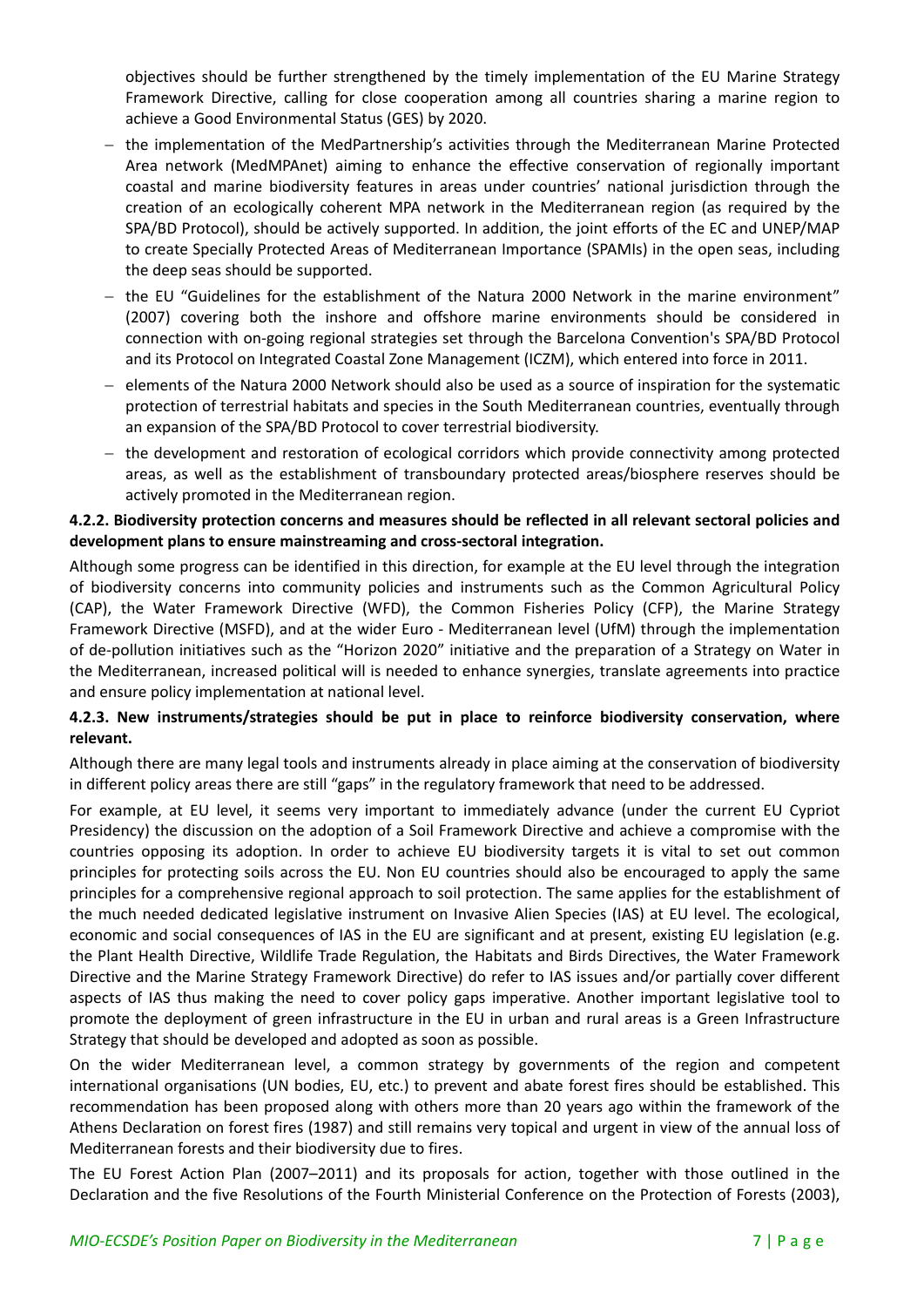represent a good example which could inspire a system of joint sustainable forest management in the Mediterranean, also in line with the CBD Expanded Programme of Work on Forest Biological Diversity and other global forest‐related commitments.

#### **4.2.4. Adequate assistance in terms of financial and capacity building support should be provided to countries in the region for the implementation of biodiversity conservation measures.**

Additional support should be provided to the developing countries of the region for revising NBSAPs to include the integration of biodiversity targets into sectoral planning and policies. It is important to ensure that greater emphasis be given to environmental mainstreaming and to policy and institutional changes rather than projects.

#### **4.2.5. Every environmental policy in the Mediterranean countries should be developed in such a way to ensure the implementation of the Ecosystem Approach.**

Since July 2008, the Contracting Parties to the Barcelona Convention have been committed to progressively apply the Ecosystem Approach (ECAP) in order to improve the way human activities are managed for the protection of the marine environment. This should be considered as a starting point for a larger scale implementation of the ECAP towards the integrated management of land, water and living resources promoting conservation and sustainable use in an equitable way, whilst progressively incorporating measures relating to climate change mitigation and adaptation.

The primary value of ECAP is that it puts people and their natural resource use practices squarely at the centre of decision-making. Because of this, ECAP can be used to seek an appropriate balance between the conservation and use of biological diversity in areas where there are both multiple resource users and important natural values.

#### **4.2.6. Communication, coordination and cooperation within the Mediterranean region on protected areas should be enhanced.**

Regional and sub‐regional cooperation and networking in the fields of protected areas management should be promoted and facilitated, especially in the North African and Middle East countries, where most programmes are entirely country driven and there is lack of effective mechanisms for sharing experiences and knowledge, while trans-boundary cooperation and coordination is minimal.

#### *4.3. Recommendations on awareness raising, education & communication*

One of the key issues that need to be effectively addressed in the Mediterranean is the lack of awareness of the wider public and stakeholders about the role of biodiversity in relation to the survival and well‐being of the people of the region. Indeed, the EC report on the "Attitudes of Europeans towards biodiversity" (2010) confirms this that communication and outreach activities should become a high priority in the EU Mediterranean countries. The same also applies to the rest of the countries in the region.

In this respect, combination of the United Nations Decade of Education for Sustainable Development (UNDESD) with the UN Decade of Biodiversity offers a unique opportunity and can be used to draw public attention to the value of biodiversity and the need to conserve it, as well as on the opportunities derived from its conservation and sustainable use. Biodiversity has been identified as one of the key areas of Education for Sustainable Development (ESD) in the framework of the ongoing UN Decade (2005-2014) on ESD, where MIO-ECSDE through its Mediterranean Initiative on Education and Sustainability (MEdIES) programme is very active. An indicative example is the training material on "ESD for Man and Biosphere Reserves" and other designated areas in SE Europe and the Mediterranean" recently developed jointly by UNESCO and MIO‐ECSDE/MEdIES.

## 4.3.1. The wider public should be fully informed about the real implications of biodiversity loss in their daily **lives and should be encouraged to commit themselves towards the conservation of biodiversity through various activities.**

In this context, MIO-ECSDE and its members will continue their long-standing efforts to enhance awareness raising on biodiversity issues through education (formal, informal and non formal), communication and capacity building actions.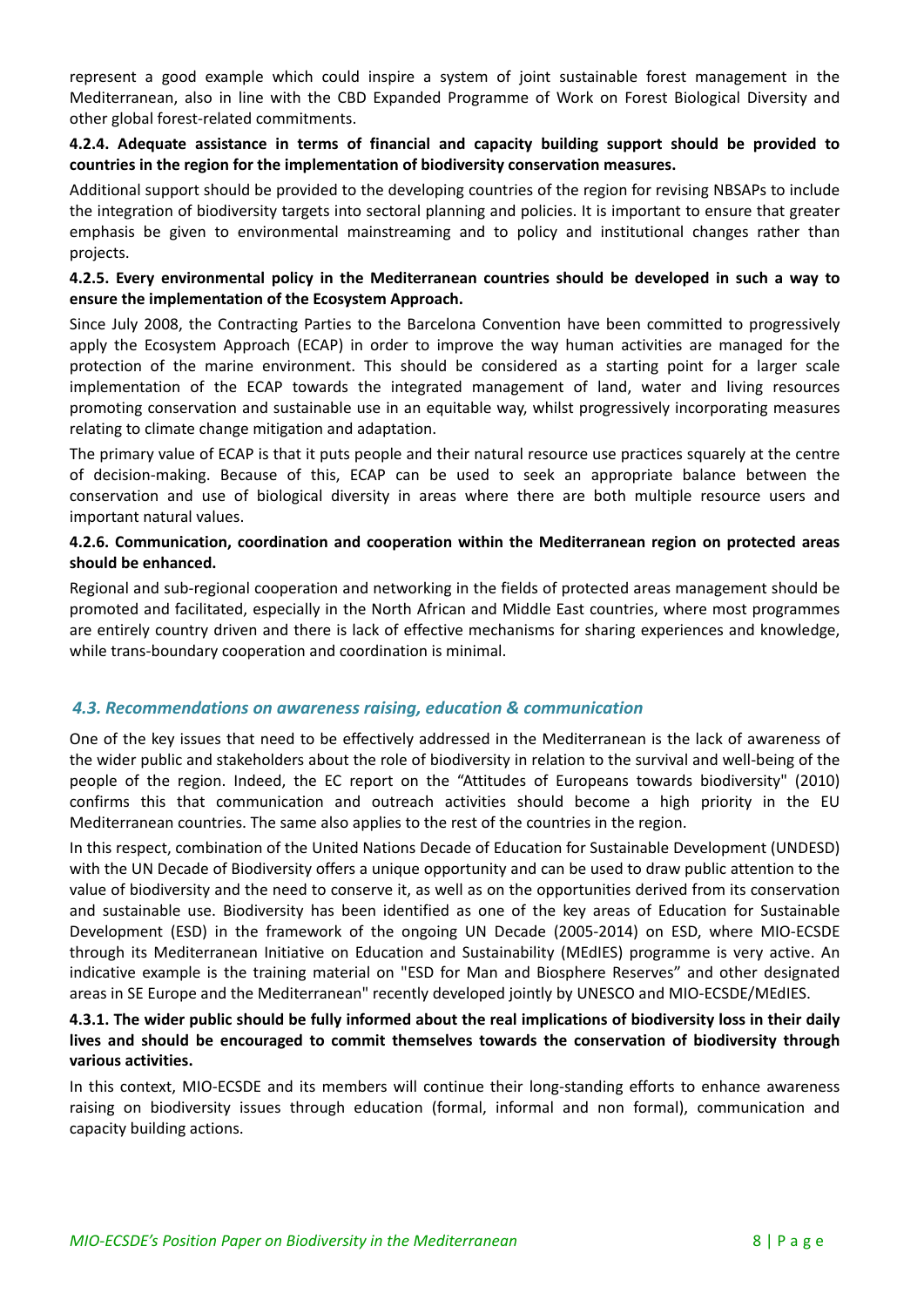## **4.3.2. Public participation and stakeholder involvement in setting nature conservation objectives and/or management planning should be enhanced.**

Appropriate participatory mechanisms for public consultation and policy deliberation should be set up and/or enhanced, in order to ensure effective public participation, better compliance and consensus building in nature conservation management and planning.

To this end, MIO‐ECSDE will continue what it has been doing since 1991 in terms of promoting participatory processes among NGOs and other stakeholders, which have contributed considerably to consensus building, mutual trust and solidarity in the Mediterranean and to the improvement of North‐South, South‐South and East‐West cooperation. In addition, MIO‐ECSDE will continue its activities and efforts in promoting the principles of the Aarhus Convention, which apply to nature conservation management and planning.

# *4.4. Recommendations on research and monitoring*

Scientific information on biodiversity, its value, functioning, status and trends, and the consequences of its loss is constantly being improved but there still are major gaps and deficiencies in the existing knowledge. The UNEP/MAP Barcelona Convention Initial Integrated Assessment was completed in 2011. It contains information on the overall nature of ecosystems in the Mediterranean, including physical and ecological characteristics, pressures that affect the state of the marine environment, conditions or state of the coastal and marine ecosystems, and expected response of ecosystems if trends continue. The goals of the Initial Integrated Assessment were to define the major basin‐wide priority issues and to determine where adequate information to support management already exists or is being gathered.

**4.4.1. Research in the Mediterranean region needs to focus on the assessment of the status and the underlying trends of threatened ecosystems which underpin conservation planning at regional and national level.**

This will lead to the strengthening of the science ‐ policy interface and the identification of emerging issues and will contribute substantially to effectively addressing biodiversity threats and driving forces.

## **4.4.2. Reliable, well‐validated, easy to apply and robust tools (since Mediterranean countries have limited human and financial resources) to measure the different components of biodiversity should be developed to achieve efficient assessment and monitoring.**

It must be emphasized that the lack of scientific data or the existence of fragmented knowledge should not be used as an argument for inaction when it comes to the conservation, protection or management of habitats and species. As many Mediterranean countries cannot afford to carry out comprehensive research for all habitats and species, a different, pragmatic and effective approach is needed and should be thoroughly explored and addressed.

In 2008 the EU published "The biodiversity action plan: Halting the loss of biodiversity by 2010 – and beyond" aiming to assist Member States in halting the loss of biodiversity. This action plan highlights the main biodiversity-related knowledge gaps and research needs, and proposes a set of very useful recommendations which can be revisited and implemented for both EU and non‐EU Mediterranean countries.

#### **4.4.3. Research approaches should be broadened to ensure the integration of social sciences and economics with biodiversity research.**

As in many other cases, the understanding of the link between socio-economic and cultural drivers and biodiversity pressures and impacts is incomplete and the related information is very scattered. An effort to connect marine biodiversity and ecosystem services with their economic value in order to highlight their importance for the sustainable development of the Mediterranean riparian countries was made by UNEP/MAP's Blue Plan in its report on "The economic value of sustainable benefits from the Mediterranean Marine Ecosystems". Interesting data for the region are included also in "The Economics of Ecosystems and Biodiversity" report (TEEB, 2008) and the "Ecosystem Accounting for the Cost of Biodiversity Losses: Framework and Case Study for Coastal Mediterranean Wetlands" report (EEA, 2010). Such research needs to be enhanced and deepened.